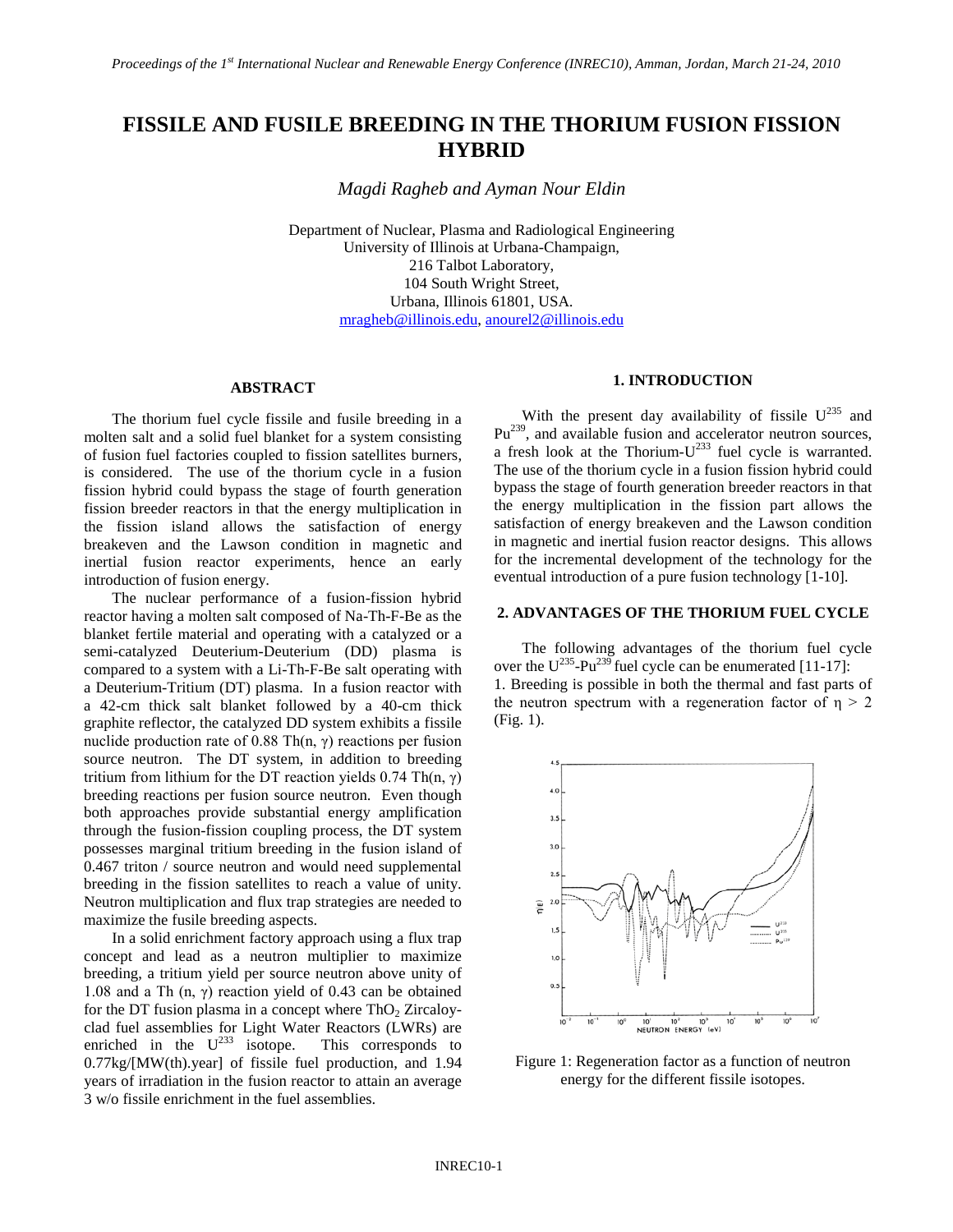2. Expanded nuclear fuel resources due to the higher abundance of the fertile  $Th^{232}$  than  $U^{238}$ . The USA proven resources in the state of Idaho amount to 600,000 tons of 30 percent of Th oxides. The probable reserves amount to 1.5 million tons. There exists about 3,000 tons of already milled thorium in a USA strategic stockpile stored in Nevada.

3. Lower nuclear proliferation concerns due to the reduced limited needs for enrichment of the  $U^{235}$  isotope that is needed for starting up the fission cycle and can then be later replaced by the bred  $U^{233}$ . The fusion fission fusion hybrid totally eliminates that need.

4. A superior system of handling fission products wastes than other nuclear technologies and a much lower production of the long lived transuranic elements as waste. One ton of natural  $Th^{232}$ , not requiring enrichment, is needed to power a 1,000 MWe reactor per year compared with about 33 tons of uranium solid fuel to produce the same amount of power. The thorium just needs to be purified then converted into a fluoride. The same initial fuel loading of one ton per year is discharged primarily as fission products to be disposed of for the fission thorium cycle.

5. Ease of separation of the lower volume and short lived fission products for eventual disposal.

6. Higher fuel burnup and fuel utilization than the  $U^{235}$ -Pu<sup>239</sup> cycle.

7. Enhanced nuclear safety associated with better temperature and void reactivity coefficients and lower excess reactivity in the core.

8. With a tailored breeding ratio of unity, a fission thorium fuelled reactor can generate its own fuel, after a small amount of fissile fuel is used as an initial loading.

9. The operation at high temperature implies higher thermal efficiency with a Brayton gas turbine cycle instead of a Joule or Rankine steam cycle, and lower waste heat that can be used for desalination or space heating. An open air cooled cycle can be contemplated eliminating the need for cooling water and the associated heat exchange equipment in arid areas of the world.

10. A thorium cycle for base-load electrical operation would provide a perfect match to peak-load cycle wind turbines generation. The produced wind energy can be stored as compressed air which can be used to cool a thorium open cycle reactor, substantially increasing its thermal efficiency, yet not requiring a water supply for cooling.

11. The unit powers are scalable over a wide range for different applications such as process heat or electrical production. Units of 100 MWe each can be designed, built and combined for larger power needs.

12. Operation at atmospheric pressure without pressurization implies the use of standard equipment with a lower cost than the equipment operated at high pressure in the LWRs cycle.

#### **3. FUSION ISLAND CONSIDERATIONS**

For an immediate application of the fusion hybrid using the Th cycle, the DT fusion fuel cycle can be used:

$$
_1D^2 + _1T^3 \rightarrow {}_2He^4(3.52 \text{ MeV}) + {}_0n^1(14.06 \text{ MeV}) + 17.58 \text{ MeV} (1)
$$

The tritium would have to be bred from the abundant supplies of lithium using the reactions with its two isotopes:

$$
{}_{3}Li^{6} + {}_{0}n^{1}(\text{thermal}) \rightarrow {}_{2}\text{He}^{4}(2.05 \text{ MeV}) + {}_{1}\text{T}^{3}(2.73 \text{ MeV}) + 4.78 \text{ MeV} (2)
$$
  

$$
{}_{3}\text{Li}^{7} + {}_{0}\text{n}^{1}(\text{fast}) \rightarrow {}_{2}\text{He}^{4} + {}_{0}\text{n}^{1} + {}_{1}\text{T}^{3} - 2.47 \text{ MeV}
$$

In this case a molten salt containing Li for tritium breeding as well as Th for  $U^{233}$  breeding can be envisioned:

$$
LiF.BeF_2.ThF_4
$$

For a practically unlimited supply of deuterium from water at a deuterium to hydrogen ratio of  $D/H = 150$  ppm in the world oceans, one can envision the use of the catalyzed DD reaction in the fusion island:

$$
{}_{1}D^{2} + {}_{1}D^{2} \rightarrow {}_{1}T^{3}(1.01) + {}_{1}H^{1}(3.03) + 4.04 \text{ MeV}
$$
  
\n
$$
{}_{1}D^{2} + {}_{1}D^{2} \rightarrow {}_{2}He^{3}(0.82) + {}_{0}n^{1}(2.45) + 3.27 \text{ MeV}
$$
  
\n
$$
{}_{1}D^{2} + {}_{1}T^{3} \rightarrow {}_{2}He^{4}(3.52) + {}_{0}n^{1}(14.06) + 17.58 \text{ MeV}
$$
  
\n
$$
{}_{1}D^{2} + {}_{2}He^{3} \rightarrow {}_{2}He^{4}(3.67) + {}_{1}H^{1}(14.67) + 18.34 \text{ MeV}
$$

\_\_\_\_\_\_\_\_\_\_\_\_\_\_\_\_\_\_\_\_\_\_\_\_\_\_\_\_\_\_\_\_\_\_\_\_\_\_\_\_\_\_\_

$$
61D2 \rightarrow 21H1 + 22He4 + 20n1 + 43.23MeV
$$
  
(3)

with each of the six deuterons contributing an energy release of  $43.23 / 6 = 7.205$  MeV.

For plasma kinetic reactions temperatures below 50 keV, the  $DHe<sup>3</sup>$  reaction is not significant and the energy release would be  $43.23 - 18.34 = 24.89$  with each of the five deuterons contributing an energy release of 24.89/5 = 4.978 MeV.

$$
{}_{1}D^{2} + {}_{1}D^{2} \rightarrow {}_{1}T^{3}(1.01) + {}_{1}H^{1}(3.03) + 4.04 \text{ MeV}
$$
  
\n
$$
{}_{1}D^{2} + {}_{1}D^{2} \rightarrow {}_{2}He^{3}(0.82) + {}_{0}n^{1}(2.45) + 3.27 \text{ MeV}
$$
  
\n
$$
{}_{1}D^{2} + {}_{1}T^{3} \rightarrow {}_{2}He^{4}(3.52) + {}_{0}n^{1}(14.06) + 17.58 \text{ MeV} (4)
$$

$$
51D2 \rightarrow {}_{1}H1 + {}_{2}He3 + {}_{2}He4 + 20n1 + 24.89MeV
$$

\_\_\_\_\_\_\_\_\_\_\_\_\_\_\_\_\_\_\_\_\_\_\_\_\_\_\_\_\_\_\_\_\_\_\_\_\_\_\_\_\_

In this case, there would be no need to breed tritium, and the lithium can be replaced by Na in a molten salt with the following composition:

$$
NaF.BeF_{2}.ThF_{4}
$$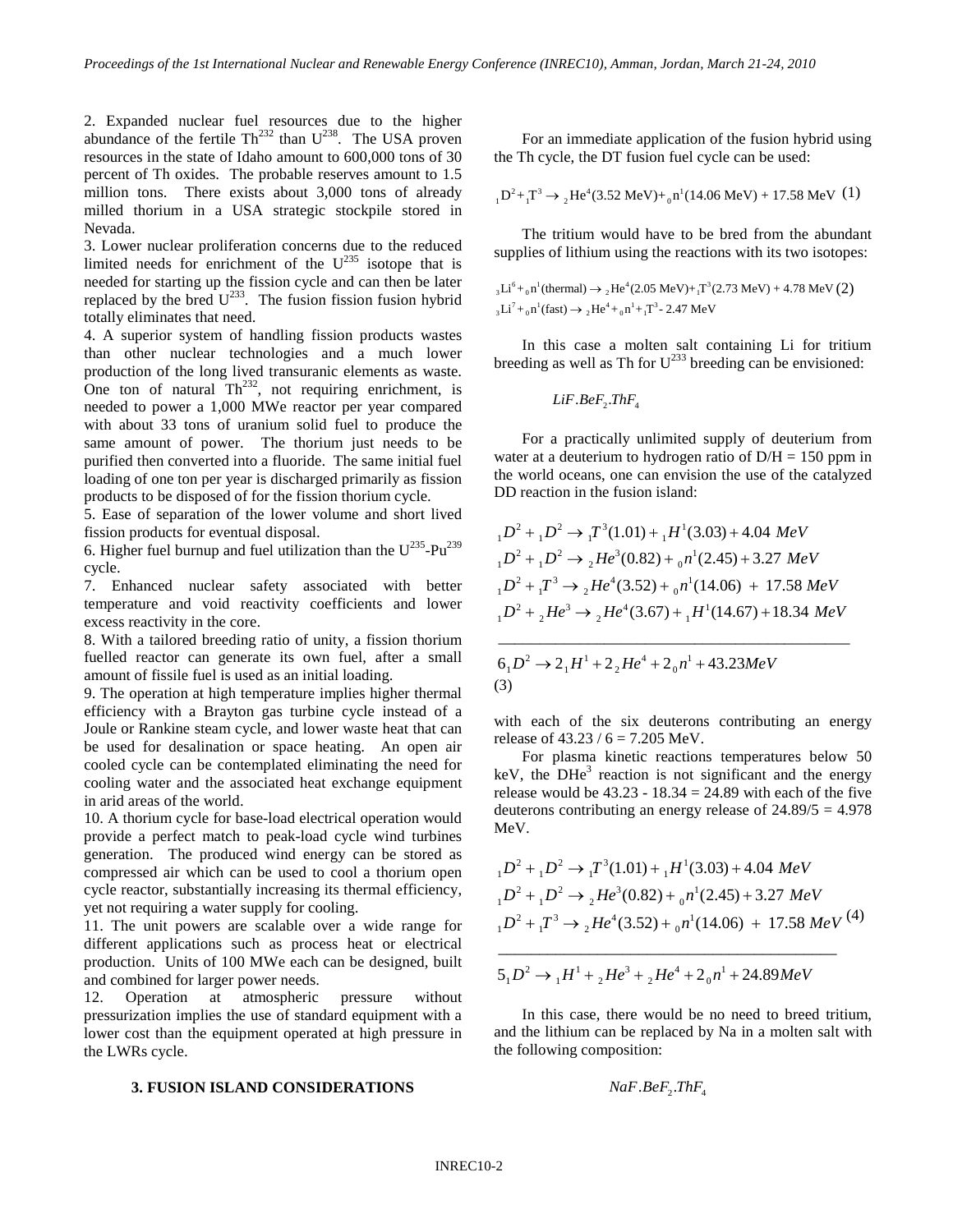With a density and percentage molecular composition of:

$$
\rho = 4.52 \frac{gm}{cm^3}, (71 - 2 - 27 mol\%)
$$

## **4. FUSION FISSION HYBRID LIQUID METAL THORIUM BREEDER**

A system consisting of fusion fuel factories using DT or Catalyzed DD fusion and fission satellites receiving the bred fissile fuel for burning is shown in Fig. 2.

A one dimensional calculational model considers a plasma cavity with a 150 cm radius. The plasma neutron source is uniformly distributed in the central 100 cm radial zone and is isolated from the first structural wall by a 50 cm vacuum zone (Table 1).

The blanket module consists of a 1 cm thick Type 316 stanless steel first structural wall that is cooled by a 0.5 cm thick water channel, a 42 cm thick molten salt filled energy absorbing and breeding compartment, and a 40 cm thick graphite neutron reflector (Table 2).

The molten salt and graphite are contained within 1 cm thick Type 316 stainless steel structural shells

#### **5. BREEDING IN MOLTEN SALT**

Computations were conducted using the one dimensional Discrete Ordinates transport ANISN code with a  $P_3$  Legendre expansion and an  $S_{12}$  angular quadrature.

The catalyzed DD system exhibits a fissile nuclide production rate of 0.880 Th(n,  $\gamma$ ) reactions per fusion source neutron. The DT system, in addition to breeding tritium from lithium for the DT reaction yields 0.737 Th(n,  $\gamma$ ) breeding reactions per fusion source neutron.

Even though both approaches provide substantial energy amplification through the fusion-fission coupling process, the DT system possesses marginal tritium breeding in the fusion island of 0.467 triton per source neutron and would need supplemental breeding in the fission satellites to reach a value of unity (Table 3).

The largest Th $(n, \gamma)$  reaction rate (0.966) occurs when the sodium salt is used in conjunction with the DT reaction. For this case, however, the tritium required to fuel the plasma must be supplied to the system, since that produced in the blanket would be negligible  $(3.18x10^{-3})$ . A system of such kind has been proposed and studied by Blinken and Novikov [13].



Figure 2. Material flows in the DT (top) and Catalyzed DD fusion-fission hybrid (bottom) alternatives with  $U^{233}$  breeding from  $Th<sup>232</sup>$ . The Catalyzed DD approach does not contain the Li and T paths.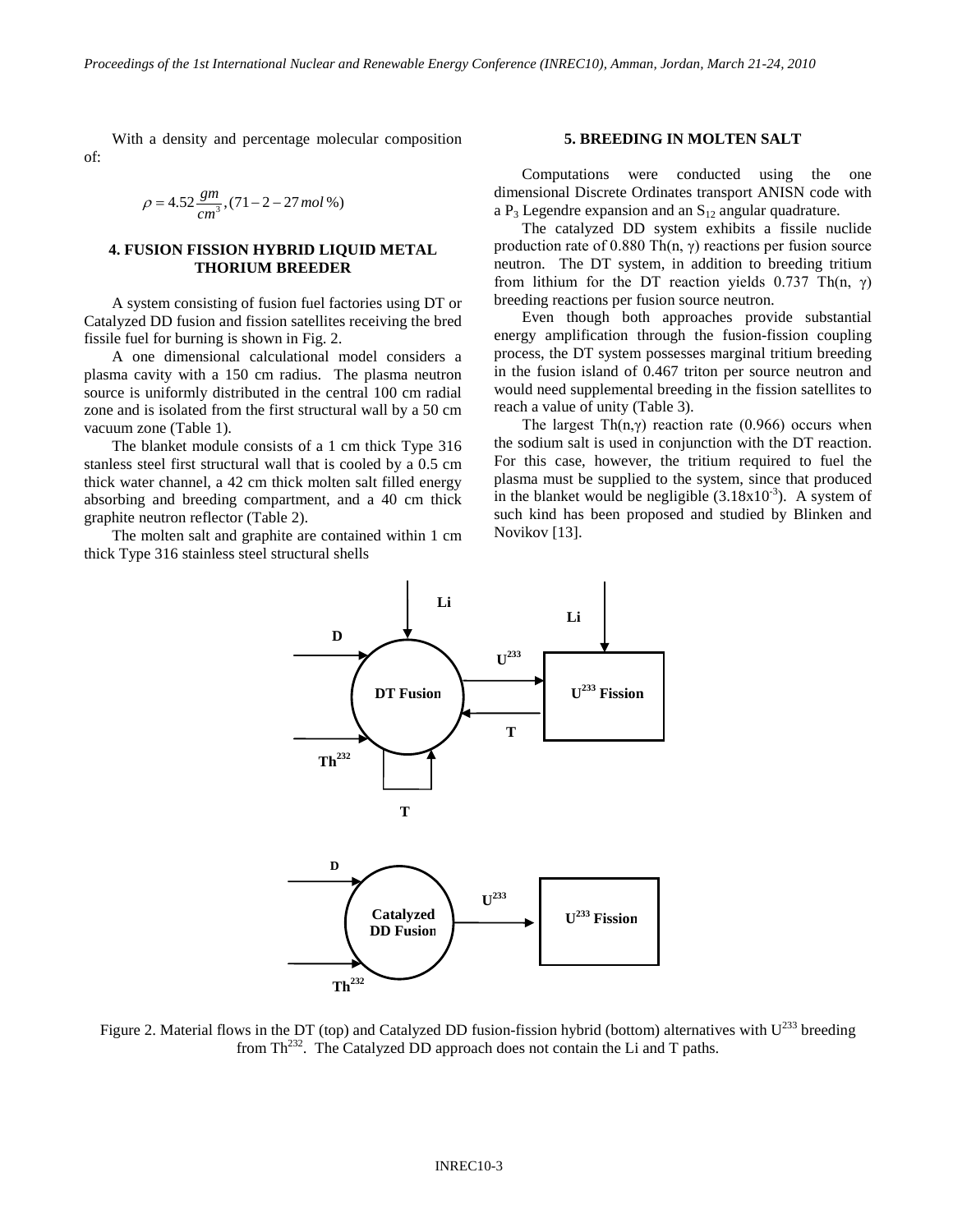| <b>Material</b>               | Zone                    | <b>Outer</b><br><b>Radius</b><br>$(cm)$ | <b>Thickness</b><br>(c <sub>m</sub> ) | <b>Remarks</b>                                |  |
|-------------------------------|-------------------------|-----------------------------------------|---------------------------------------|-----------------------------------------------|--|
| 1<br>100.0<br>Plasma<br>100.0 |                         |                                         | $DT(14.06 \text{ MeV})$ or,           |                                               |  |
|                               |                         |                                         |                                       | Catalyzed DD (50 % 2.45 MeV + 50 % 14.06      |  |
|                               |                         |                                         |                                       | MeV                                           |  |
| Void                          | $\mathfrak{D}$          | 150.0                                   | 50.0                                  | Vacuum zone                                   |  |
| First wall                    | 3                       | 151.0                                   | 1.0                                   | Type 316 stainless steel                      |  |
| Water                         | 4                       | 151.5                                   | 0.5                                   | $H2O$ cooling channel                         |  |
| coolant                       |                         |                                         |                                       |                                               |  |
| Structure                     | $\overline{\mathbf{z}}$ | 152.5                                   | 1.0                                   |                                               |  |
| Molten salt                   | 6                       | 194.5                                   | 42.0                                  | $NaF.BeF2$ .Th $F4$ or:                       |  |
|                               |                         |                                         |                                       | LiF.BeF <sub>2</sub> .ThF <sub>4</sub>        |  |
|                               |                         |                                         |                                       | $p = 4.52$ gm/cm <sup>3</sup> (71-2-27 mol %) |  |
| Structure                     | $\overline{7}$          | 195.5                                   | 1.0                                   | Type 316 stainless steel                      |  |
| <b>Neutron</b>                | 8                       | 235.5                                   | 40.0                                  | Graphite as $C^{12}$                          |  |
| reflector                     |                         |                                         |                                       |                                               |  |
| Structure                     | 9                       | 236.5                                   | 1.0                                   | Type 316 stainless steel                      |  |
| Albedo                        | 10                      |                                         |                                       | 20 percent albedo surface to simulate neutron |  |
|                               |                         |                                         |                                       | and gamma ray reflection                      |  |

Table 1: Fusion-fission reactor geometrical model.

Table 2: Fusion-fission material compositions.

|                                 |                          | <b>Nuclide Density</b>      |  |  |  |
|---------------------------------|--------------------------|-----------------------------|--|--|--|
| <b>Material</b>                 | Composition              | [nuclei/(b.cm)]             |  |  |  |
| 1. LiF.Be $F_2$ .Th $F_4$ salt  | 3Li <sup>6</sup>         | $1.414 \overline{x10^{-3}}$ |  |  |  |
| $p = 4.52$ gm/cm <sup>3</sup>   | $_{3}Li^7$               | $1.744 \times 10^{-2}$      |  |  |  |
| 71-2-27 mol %                   | $4Be^9$                  | $5.310 \times 10^{-4}$      |  |  |  |
|                                 | $_{90}\mathrm{Th}^{230}$ | $7.169x10^{-3}$             |  |  |  |
|                                 | $\mathrm{QF}^{19}$       | $4.859x10^{-2}$             |  |  |  |
| 2. NaF.Be $F_2$ .Th $F_4$ salt  | $_{11}$ Na <sup>23</sup> | $1.697 \times 10^{-2}$      |  |  |  |
| $p = 4.52$ gm/cm <sup>3</sup>   | $_4Be^9$                 | $4.799x10^{-4}$             |  |  |  |
| 71-2-27 mol %                   | $_{90}\mathrm{Th}^{230}$ | $6.452 \times 10^{-3}$      |  |  |  |
|                                 | $_{9}F^{19}$             | $4.373 \times 10^{-2}$      |  |  |  |
| 3. Type 316 stainless steel     | $\mathsf{C}$             | $1.990x10^{-4}$             |  |  |  |
| 63.6 wt% Fe, 18 wt% Cr, 13 wt%  | Si                       | $1.360 \times 10^{-3}$      |  |  |  |
| Ni, 2.6 wt% Mo, 1.9 wt% Mn, 0.9 | Ti                       | $4.980 \times 10^{-5}$      |  |  |  |
| $wt\%$ (Si+Ti+C)                | Cr                       | $1.150x10^{-2}$             |  |  |  |
| $p = 7.98$ gm/cm <sup>3</sup>   | Mn                       | $1.650 \times 10^{-3}$      |  |  |  |
|                                 | Fe                       | $5.430x10^{-2}$             |  |  |  |
|                                 | Ni                       | $1.060 \times 10^{-2}$      |  |  |  |
|                                 | Mo                       | $1.290 \times 10^{-3}$      |  |  |  |
| 4. Graphite                     | $\mathcal{C}$            | $1.128 \times 10^{-1}$      |  |  |  |
| $p = 2.25$ gm/cm <sup>3</sup>   |                          |                             |  |  |  |
| 5. $H_2O$                       | H                        | $6.687 \times 10^{-2}$      |  |  |  |
| $p = 1.0$ gm/cm <sup>3</sup>    | O                        | $3.343 \times 10^{-2}$      |  |  |  |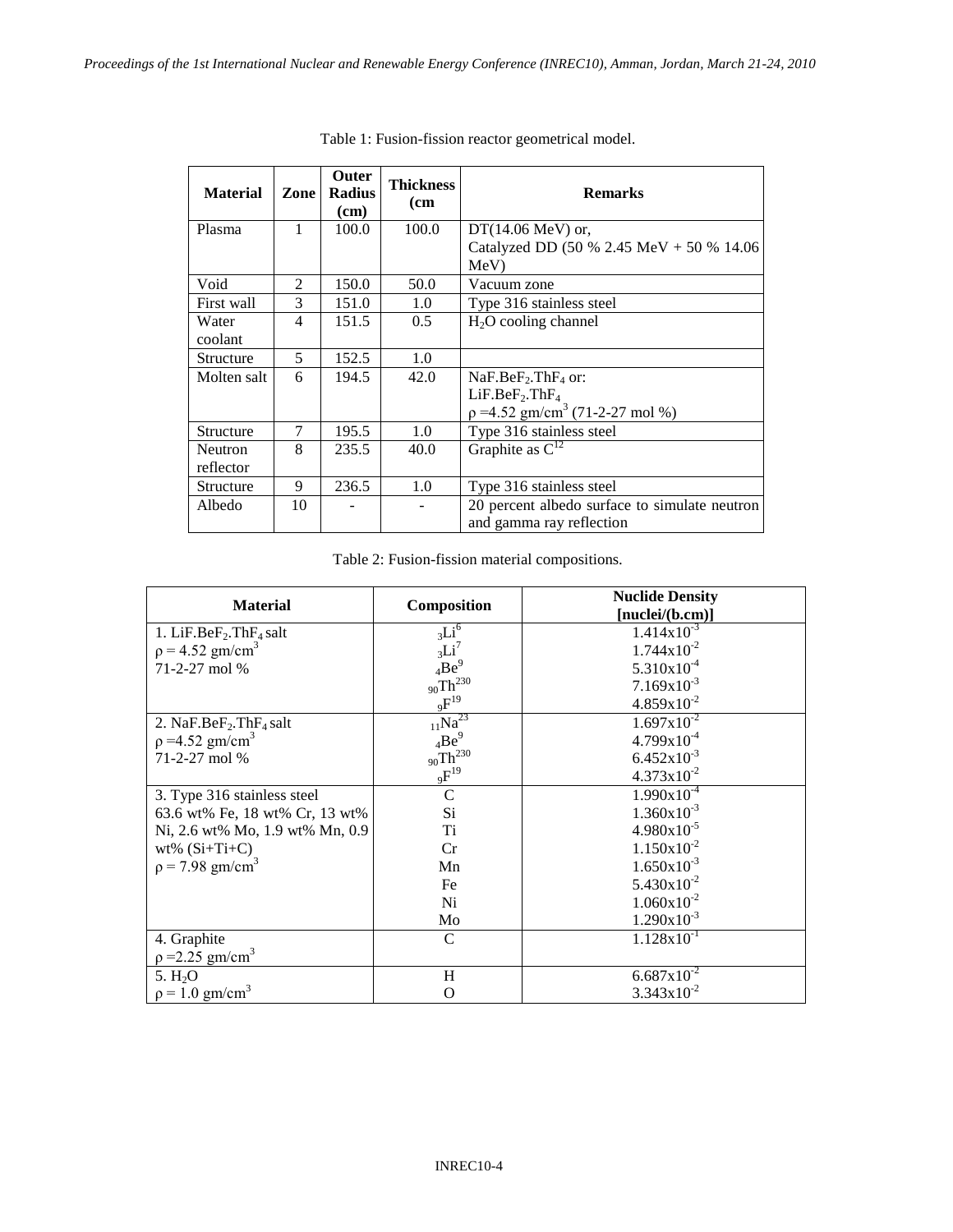| Table 3: Fissile and fusile breeding for sodium and lithium salts in DT and DD symbiotic fusion-fission fuel factories. |
|-------------------------------------------------------------------------------------------------------------------------|
| Blanket thickness = $42 \text{ cm}$ , reflector thickness = $40 \text{ cm}$ ; no structure in the salt region.          |

| <b>Source</b>      | Li-Be-Th-F Salt                  |                             |                               |         |              | Na-Be-Th-F Salt       |               |                        |              |                       |
|--------------------|----------------------------------|-----------------------------|-------------------------------|---------|--------------|-----------------------|---------------|------------------------|--------------|-----------------------|
|                    | Li <sup>6</sup> (n,a)T           | $Li^7(n,n^{\prime}\alpha)T$ | $\overline{\text{Be}}^9(n,T)$ | F(n,T)  | <b>Total</b> | $\text{Th}(n,\gamma)$ | $Be^{9}(n,T)$ | F(n,T)                 | <b>Total</b> | $\text{Th}(n,\gamma)$ |
|                    |                                  |                             |                               |         |              |                       |               |                        |              |                       |
|                    | (Nuclei / fusion source neutron) |                             |                               |         |              |                       |               |                        |              |                       |
| <b>DD</b>          | 0.311                            | 0.001                       | 4.03x10                       | 1.01x10 | 0.312        | 0.579                 | 4.18x10       | $1.04x10^{-}$          | 1.04x10      | 0.794                 |
| 100%               |                                  |                             | 10                            |         |              |                       | 10            |                        |              |                       |
| $2.45 \text{ MeV}$ |                                  |                             |                               |         |              |                       |               |                        |              |                       |
| DT                 | 0.391                            | 0.073                       | 1.08x10                       | 3.33x10 | 0.467        | 0.737                 | 1.04x10       | $3.08x10$ <sup>-</sup> | 3.18x10      | 0.966                 |
| 100%               |                                  |                             |                               |         |              |                       |               |                        |              |                       |
| 14.06              |                                  |                             |                               |         |              |                       |               |                        |              |                       |
| MeV                |                                  |                             |                               |         |              |                       |               |                        |              |                       |
| Catalyzed          | 0.351                            | 0.037                       | 5.40x10                       | 1.67x10 | 0.390        | 0.658                 | 5.20x10       | 1.54x10                | 1.59x10      | 0.880                 |
| DD.                |                                  |                             |                               | 3       |              |                       |               |                        |              |                       |
| 50\% 2.45          |                                  |                             |                               |         |              |                       |               |                        |              |                       |
| <b>MeV 50%</b>     |                                  |                             |                               |         |              |                       |               |                        |              |                       |
| 14.06              |                                  |                             |                               |         |              |                       |               |                        |              |                       |
| MeV                |                                  |                             |                               |         |              |                       |               |                        |              |                       |

For the catalyzed DD plasma, the Th $(n, \gamma)$  reaction rate is 0.880 in the sodium salt compared with 0.737 obtained in the DT system using the lithium salt. For the DT system the tritium production rate is 0.467 tritium nuclei per source neutron. The tritium production rate is too low to sustain the DT plasma, and an extra supply of the isotope is required to supplement the plasma. This could be internal by allowing some fissions to occur in the blanket supplying extra neutrons, or this could be external in the satellite fission reactors producing the needed difference as a byproduct and feeding it back to the DT plasma.

The fissile fuel production rate is higher in the DD system because of the absence of lithium in the salt that would introduce a competition between the  $\text{Th}(n, \gamma)$  and the  $Li<sup>6</sup>(n,T)$  reactions.

## **6. USE OF NEUTRON MULTIPLIERS**

An approach to the fusion-fission hybrid is the fuel factory, where fissile fuel for fission reactors is bred in fusion reactors.

In this approach, there is a need to maximize the fissile breeding with the constraint of maintaining self sufficiency in tritium production and realistically accounting for the modeling for structural and coolant compositions and configurations imposed by the thermal hydraulic and mechanical designs.

For the DT fusion reaction cycle there appears a need for neutron multiplication using threshold neutron multiplication reactions such as from Pb (Fig. 3), Be (Fig. 4), and Bismuth (Fig. 5). Thorium itself in also provides neutron multiplication (Fig. 6).



Figure 3. Neutron multiplication threshold reactions in Pb<sup>206</sup>. Source: JENDL.



Figure 4. Neutron multiplication threshold reactions in Be $\degree$ . Source: JENDL.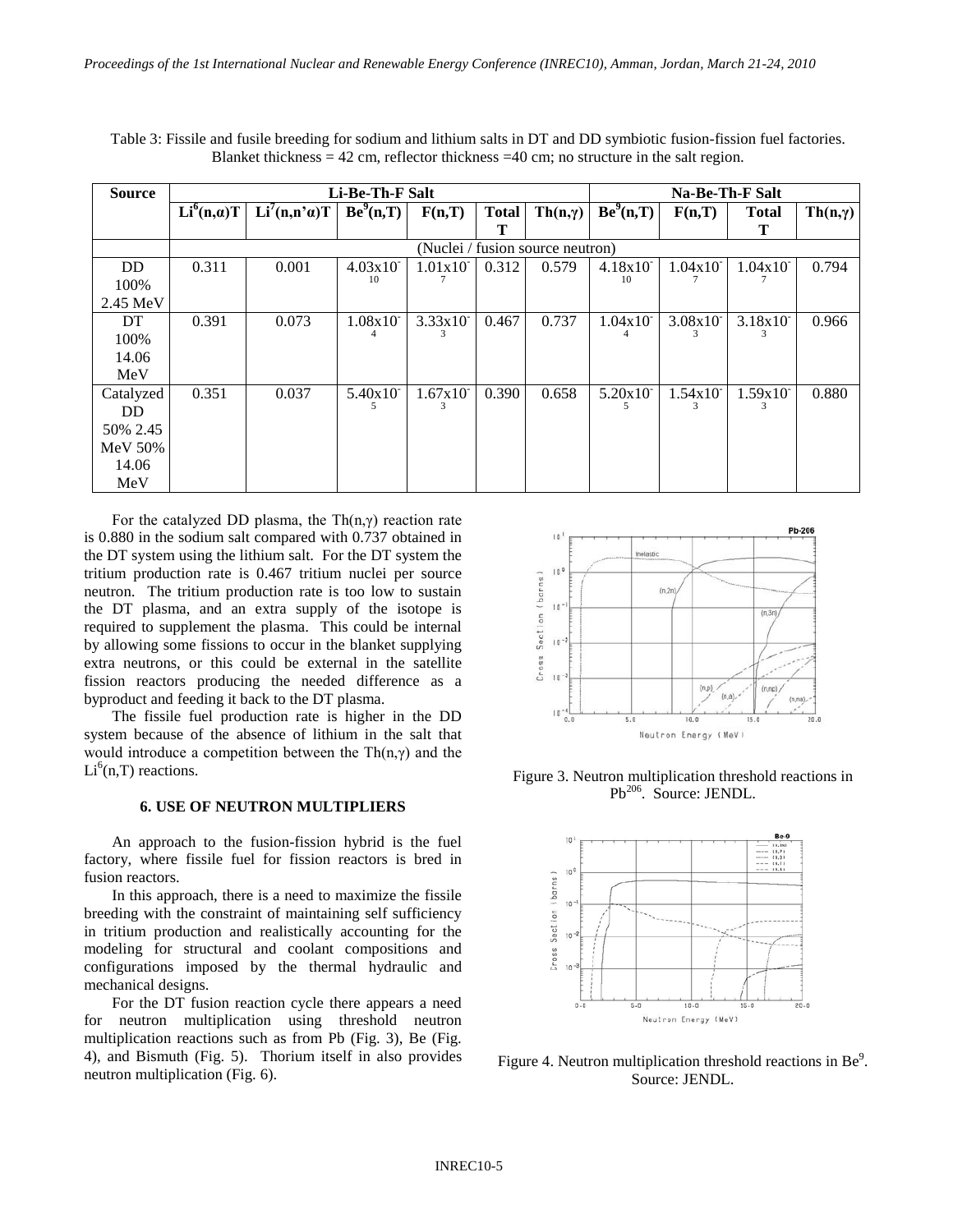

Figure 5. Neutron multiplication threshold reactions in  $Bi^{209}$ . Source: JENDL.



Figure 6: The cross section distribution for the (n, 2n) and n( 3n) neutron multiplication reactions in  $\text{Th}^{232}$  showing energy thresholds at 6.465 and 11.61 MeV. Source: JENDL.

## **7. THE ENRICHMENT FACTORY APPROACH**

The direct enrichment approach considers the use of fabricated ThO<sub>2</sub> Light Water Reactor (LWR) fuel assemblies and enriching them in a DT fusion neutron spectrum.

Figures 7 and 8 show the reactor configuration using a spherical DT fusion neutron source driven by an inertial confinement system such as a laser, electron or heavy ion beam. The reactor is composed of a right circular cylinder of 6.1 m radius referred to as the radial blanket and two end caps referred to as the axial blanket. The radial blanket is used for both fissile and fusile breeding, whereas the axial blanket is used solely for fusile breeding. The full  $4\pi$  solid angle is used for neutron multiplication with lead as a neutron multiplier. A 0.25 m lead thickness precedes the axial blanket and reflects a fraction of the neutrons falling on it to the radial blanket. A graphite reflector follows both the axial and radial blankets. Zircaloy-4 is used as a structural material with the composition given in Table 4.

Tritium breeding occurs in natural lithium contained in Zircaloy-4 tubes and cooled by sodium. In the axial blanket, the main fusile breeding zone is emplaced between

the reflector and the lead multiplying-reflecting zone. In the radial blanket, it precedes the reflector.



Figure 7. Laser fusion fissile generator plant with  $U^{233}$ breeding.



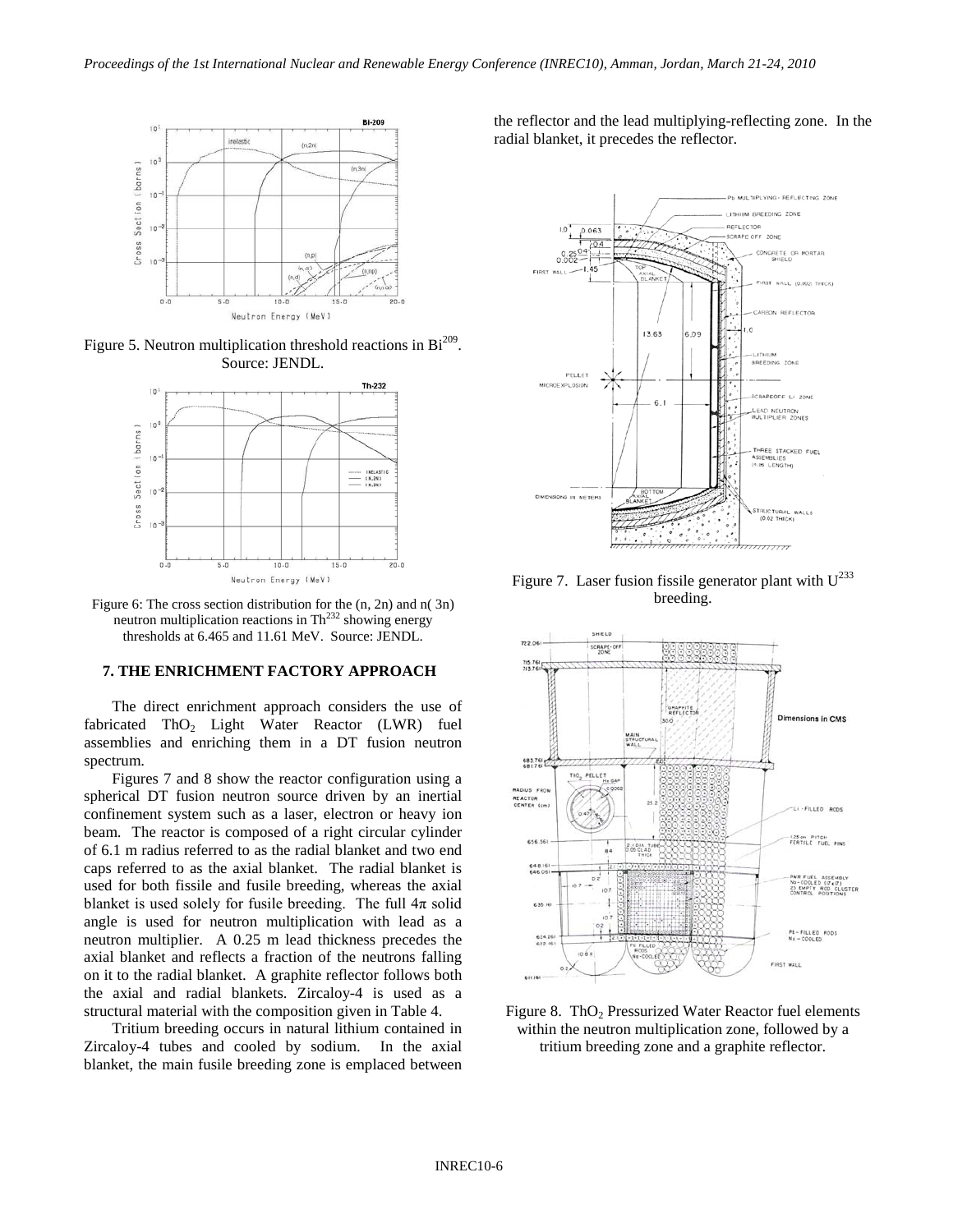## **8. LEAD FAST FLUX TRAP**

A lead fast-flux trap is used for fissile breeding, in which LWR reactor  $ThO<sub>2</sub>$  fuel assemblies are surrounded by lead from all sides. Between the lead and the assemblies a row of natural lithium tubing is emplaced to achieve a filtering action by absorbing slow neutrons. Maintaining a hard spectrum in the fuel assemblies will avoid the excessive fissioning of the bred  $U^{233}$ . In the lead flux trap, three LWR reactor assemblies are superimposed atop each other around the reactor circumference with a total number of 270.

The justification for the use of the flux trap is that due to radiation damage limitations to the first wall, a large cavity of 6.1 m radius is required. If the fuel assembles were positioned side by side around the reactor cavity, this results in a large fertile inventory and a subsequent long time to attain a given average enrichment. However, since the number of neutrons in the system is constant, the use of the flux trap was shown to reduce the fuel inventory and the time to attain a given enrichment at the expense of a slight reduction in the overall fissile fuel production.

In a blanket composition not using the flux trap, 2.87 metric tons of  $U^{233}$  would be produced per year, and the time to attain an average enrichment of 4 percent is 3.47 years. When the flux trap is used, 2.18 metric tons can be produced yearly, and the time to attain an average 4 percent enrichment is a shorter 2.27 years, together with a reduction in the fuel inventory of 50 percent.

## **9. CALCULATIONAL AND GEOMETRICAL MODELS**

The unit cell shown in Figs. 24 and 25 was developed for the three-dimensional analysis using Monte Carlo particle transport calculations. An albedo surface surrounded the cell, and the source neutrons were sampled isotropically at the lower left edge of the cell as shown in Fig. 24. The material compositions were homogenized according to the volume fractions and compositions of Table 4.

The optimization of the fusile and fissile breeding by altering the material thicknesses of the radial and axial blanket regions is shown in Fig. 11.

## **10. BREEDING IN SOLID FUEL**

A tritium yield per source neutron of 1.08 and a Th (n, γ) reaction yield of 0.43 can be obtained in the concept where  $ThO<sub>2</sub> Zircaloy-clad$  fuel assemblies for Light Water Reactors (LWRs) are enriched in the  $U^{233}$  isotope by irradiating them in a Pb flux trap.

This corresponds to  $0.77 \text{kg} / [\text{MW}(\text{th}) \cdot \text{year}]$  of fissile fuel production, and 1.94 years of irradiation in the fusion reactor to attain an average 3 w/o fissile enrichment in the fuel assemblies (Fig. 11).

For a once through LWR cycle, a support ratio of 2-3 is estimated. However, with fuel recycling, more attractive support ratios of 4-6 may be attainable for a conversion ratio of 0.55, and 5-8 for a conversion ratio of 0.70.



Figure 9. Three dimensional unit cell of computational model of laser fusion hybrid plant.



Figure 10. Horizontal cut through unit cell of three dimensional computational model.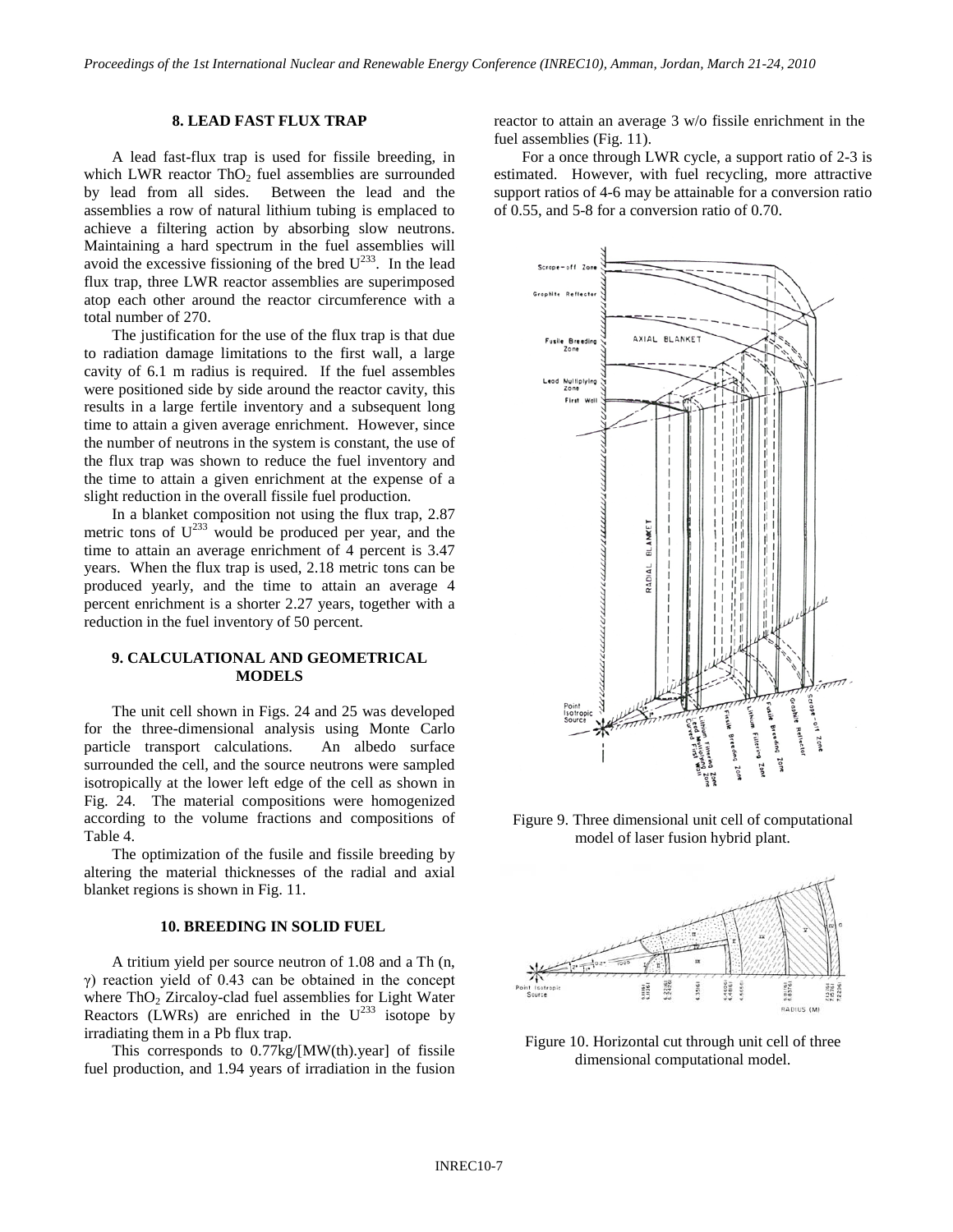|    |                                                                           |         | Atomic densities         |  |  |  |
|----|---------------------------------------------------------------------------|---------|--------------------------|--|--|--|
|    | Material composition                                                      | Element | $[atoms/(barn \cdot m)]$ |  |  |  |
| 1. | First wall and structural wall                                            |         |                          |  |  |  |
|    | 100 v/o Zircaloy-4                                                        | Zτ      | $4.374 + 0$              |  |  |  |
|    | 98.24 w/o $Zr + 1.5$ w/o Sn                                               | Sn      | $4.962 - 2$              |  |  |  |
|    | $+0.21$ w/o Fe                                                            | Сr      | $7.812 - 3$              |  |  |  |
|    | $+0.10 w/o Cr$                                                            | Fe      | $1.527 - 2$              |  |  |  |
|    | $\rho$ (Zircaloy-4) = 6.745 $\times$ 10 <sup>3</sup><br>$k \frac{g}{m^3}$ |         |                          |  |  |  |
|    | 2. Reflector                                                              | 12C     | $8.373 + 0$              |  |  |  |
|    | 100% Reactor-grade graphite                                               |         |                          |  |  |  |
|    | $\rho$ (graphite) = 1.67 × 10 <sup>3</sup>                                |         |                          |  |  |  |
|    | kg/m <sup>3</sup>                                                         |         |                          |  |  |  |
|    | 3. Neutron multiplication zones                                           | Pb      | $2.145 + 0$              |  |  |  |
|    | 65.03 v/o Pb + 844 v/o                                                    | Zτ      | $3.692 - 1$              |  |  |  |
|    | Zircaloy-4 + 26.53 $v/o$                                                  | Sn      | $4.188 - 3$              |  |  |  |
|    | Na coolant.                                                               | Cr      | $6.593 - 4$              |  |  |  |
|    | $\rho$ (Pb) = 11.35 × 10 <sup>3</sup> kg/m <sup>3</sup>                   | Fe      | $1.289 - 3$              |  |  |  |
|    | $\rho$ (Na) = 9.71 × 10 <sup>2</sup> kg/m <sup>3</sup>                    | Na      | $6.748 - 1$              |  |  |  |
|    | 4. Fusile breeding zones                                                  | $^6Li$  | $2.364 - 1$              |  |  |  |
|    | 68.78 v/o natural lithium                                                 | 7Li     | $2.950 + 0$              |  |  |  |
|    | $+7.97$ v/o Zircalov-4                                                    | Zr      | $3.486 - 1$              |  |  |  |
|    | $+23.25$ v/o Na Coolant                                                   | Sn      | $3.955 - 3$              |  |  |  |
|    | $\rho$ (Li) = 0.534 × 10 <sup>3</sup> kg/m <sup>3</sup> ,                 | Сr      | $6.226 - 4$              |  |  |  |
|    | 7.22 a/o <sup>6</sup> Li + 92.58 a/o                                      | Fe      | $1.217 - 3$              |  |  |  |
|    | $^7$ Li                                                                   | Na      | $5.914 - 1$              |  |  |  |
|    |                                                                           |         |                          |  |  |  |
|    | 5. Fissile breeding zone                                                  | Th      | $6.415 - 1$              |  |  |  |
|    | 28.10 v/o ThO <sub>2</sub> + 10.47 v/o                                    | 160     | $1.283 + 0$              |  |  |  |
|    | Zircaloy-4                                                                | Ζr      | $4.580 - 1$              |  |  |  |
|    | $+60.98$ v/o Na Coolant                                                   | Sn      | $5.195 - 3$              |  |  |  |
|    | $+1.15$ v/o He Fill Gas                                                   | Сr      | $8.179 - 4$              |  |  |  |
|    | $\rho(\text{ThO}_2) = 10.01 \times 10^3 \text{ kg/m}^3$                   | Fe      | $1.599 - 3$              |  |  |  |
|    |                                                                           | Na      | $1.533 + 0$              |  |  |  |

Table 4: Material compositions and number densities.

**9. DISCUSSION**

The thorium fusion fission hybrid is discussed as a sustainable longer term larger resource base to the fast breeder fission reactor concept. In addition, it offers a manageable waste disposal process, burning of the produced actinides and serious nonproliferation characteristics.

With the present day availability of fissile  $U^{235}$  and Pu<sup>239</sup>, and available fusion and accelerator neutron sources, a new look at the thorium- $U^{233}$  fuel cycle is warranted. Since no more than 7 percent of the  $ThO<sub>2</sub>$  as a breeding seed fuel can be added to a Heavy Water Reactor, HWR before criticality would not be achievable; this suggests that fusion and accelerator sources are the appropriate alternative for the implementation of the Thorium fuel cycle.

The use of the thorium cycle in a fusion fission hybrid could bypass the stage of fourth generation breeder reactors in that the energy multiplication in the fission part allows the satisfaction of energy breakeven and the Lawson condition in magnetic and inertial fusion reactor designs

[19-24]. This allows for the incremental development of the technology for the eventual introduction of a pure fusion technology.



Figure 11. Optimization of fissile  $U^{233}$  and fusile tritium (T) breeding.

A catalyzed or semi-catalyzed DD fusion cycle will not need tritium breeding. Both the DT and Catalyzed DD approaches provide substantial energy amplification through the fusion-fission coupling process. However, the DT system possesses marginal tritium breeding in the fusion island and would need supplemental breeding in the fission satellites to reach a value of the tritium breeding ratio unity [1-4].

As a first generation cycle, a DT fusion cycle needs serious consideration of its tritium breeding potential. Enhancement of the fusile breeding would require the use of neutron multipliers and optimized flux trap geometrical configurations.

## **REFERENCES**

- [1] Magdi Ragheb, "Fusion Fission Hybrid as an Early Introduction of Fission and the Thorium Fuel Cycle," imanager's Journal on Future Engineering & Technology, Vol. 5, No. 1, pp. 1 – 14, August-October, 2009.
- [2] Magdi Ragheb and Ayman NourElDin, "The Fusion-Fission Thorium Hybrid," 1<sup>st</sup> Thorium Energy Alliance Conference, The Future Thorium Energy Economy,"